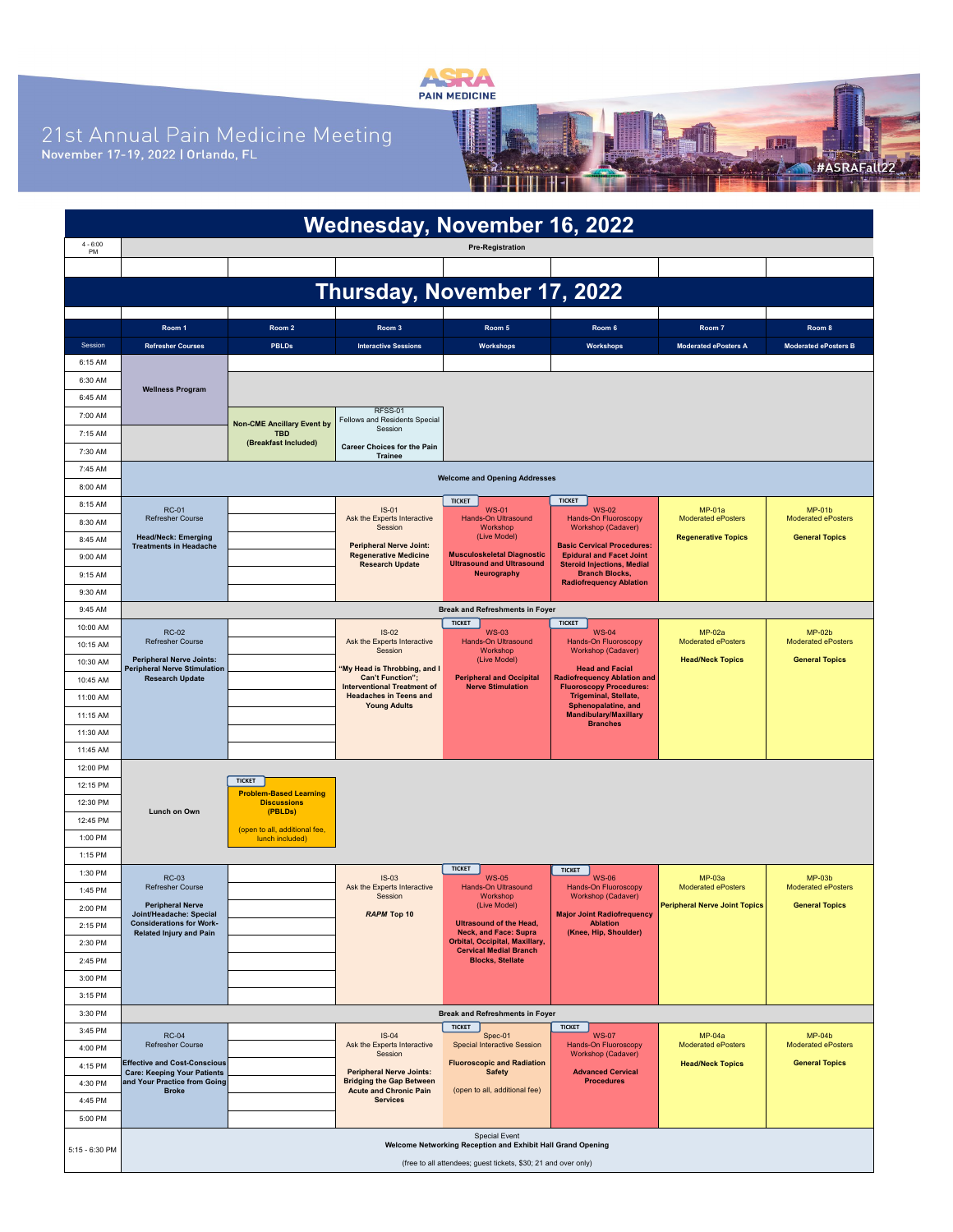

## 21st Annual Pain Medicine Meeting<br>November 17-19, 2022 | Orlando, FL



| Friday, November 18, 2022 |                                                                                                                                                                                                                             |                                                                                      |                                                           |                                                                 |                                                                    |                                                                                          |                                     |                                            |  |
|---------------------------|-----------------------------------------------------------------------------------------------------------------------------------------------------------------------------------------------------------------------------|--------------------------------------------------------------------------------------|-----------------------------------------------------------|-----------------------------------------------------------------|--------------------------------------------------------------------|------------------------------------------------------------------------------------------|-------------------------------------|--------------------------------------------|--|
|                           | Room 1                                                                                                                                                                                                                      | Room 2                                                                               | Room 3                                                    | Room 4                                                          | Room 5                                                             | Room 6                                                                                   | Room 7                              | Room 8                                     |  |
| Session                   | <b>Parallel Sessions</b>                                                                                                                                                                                                    | <b>Parallel Sessions</b>                                                             | <b>Interactive Sessions</b>                               | <b>Workshops</b>                                                | Workshops                                                          | <b>Workshops</b>                                                                         | <b>Moderated ePosters A</b>         | Moderated ePosters B                       |  |
| 6:15 AM                   |                                                                                                                                                                                                                             |                                                                                      |                                                           |                                                                 |                                                                    |                                                                                          |                                     |                                            |  |
| 6:30 AM                   |                                                                                                                                                                                                                             |                                                                                      |                                                           |                                                                 |                                                                    |                                                                                          |                                     |                                            |  |
| 6:45 AM                   | <b>Wellness Program</b>                                                                                                                                                                                                     |                                                                                      | SSRF-02 Fellows and Residents                             |                                                                 |                                                                    |                                                                                          |                                     |                                            |  |
| 7:00 AM                   |                                                                                                                                                                                                                             | <b>Non-CME Ancillary Event by</b><br><b>TBD</b>                                      | <b>Special Session</b>                                    |                                                                 |                                                                    |                                                                                          |                                     |                                            |  |
| 7:15 AM                   |                                                                                                                                                                                                                             | (breakfast included)                                                                 | <b>Excitement of A New</b>                                |                                                                 |                                                                    |                                                                                          |                                     |                                            |  |
| 7:30 AM                   | Beginning: The Dream Job<br><b>Getting Started</b><br>after Fellowship                                                                                                                                                      |                                                                                      |                                                           |                                                                 |                                                                    |                                                                                          |                                     |                                            |  |
| 7:45 AM                   | Breakfast, Exhibition, ePosters, Chat Room in Exhibit Hall                                                                                                                                                                  |                                                                                      |                                                           |                                                                 |                                                                    |                                                                                          |                                     |                                            |  |
| 8:00 AM                   | PS-01a                                                                                                                                                                                                                      | <b>PS-01b</b>                                                                        | $IS-05$                                                   | <b>TICKET</b><br><b>WS-08</b>                                   |                                                                    | <b>TICKET</b><br><b>WS-09</b>                                                            | <b>MP-05a</b>                       | $MP-05b$                                   |  |
| 8:15 AM                   | <b>Parallel Session</b>                                                                                                                                                                                                     | Parallel Session                                                                     | Ask the Experts Interactive<br>Session                    | Hands-On Ultrasound Workshop<br>(Live Model)                    |                                                                    | Hands-On Fluoroscopy Workshop<br>(Cadaver)                                               | Moderated ePosters                  | Moderated ePosters                         |  |
| 8:30 AM                   | <b>Updates In Neuromodulation</b><br>from Around the World                                                                                                                                                                  | Opioids, Cannabis, and<br>Psychedelics: The Role of                                  | <b>Infusion Therapy in Chronic</b>                        | <b>Basic Truncal and Plane</b>                                  |                                                                    | <b>Lumbar and Thoracic Spine Basic</b>                                                   | <b>Pharmacology Topics</b>          | <b>General Topics</b>                      |  |
| 8:45 AM                   |                                                                                                                                                                                                                             | Schedule I and II Drugs in<br><b>Chronic Pain</b>                                    | Pain: From IV to IT                                       | <b>Blocks</b>                                                   |                                                                    | <b>Fluoroscopy Skills</b>                                                                |                                     |                                            |  |
| 9:00 AM                   |                                                                                                                                                                                                                             |                                                                                      |                                                           |                                                                 |                                                                    |                                                                                          |                                     |                                            |  |
| 9:15 AM                   |                                                                                                                                                                                                                             |                                                                                      |                                                           |                                                                 |                                                                    |                                                                                          |                                     |                                            |  |
| 9:30 AM                   |                                                                                                                                                                                                                             |                                                                                      |                                                           |                                                                 |                                                                    |                                                                                          |                                     |                                            |  |
| 9:45 AM                   |                                                                                                                                                                                                                             | <b>Break in Exhibit Hall</b>                                                         |                                                           |                                                                 |                                                                    |                                                                                          |                                     |                                            |  |
| 10:00 AM                  |                                                                                                                                                                                                                             | Refreshments, Exhibition, ePosters, Chat Room<br><b>PA/NP/Nursing Meet and Greet</b> |                                                           |                                                                 |                                                                    |                                                                                          | <b>Industry Research Session</b>    |                                            |  |
| 10:15 AM                  |                                                                                                                                                                                                                             |                                                                                      |                                                           |                                                                 |                                                                    |                                                                                          |                                     |                                            |  |
| 10:30 AM                  | <b>PS-02a</b>                                                                                                                                                                                                               | <b>PS-02b</b>                                                                        | $IS-06$                                                   | <b>TICKET</b><br><b>WS-10</b>                                   |                                                                    | <b>TICKET</b><br><b>WS-11</b>                                                            | <b>MP-06a</b>                       | <b>MP-06b</b>                              |  |
| 10:45 AM                  | <b>Parallel Session</b>                                                                                                                                                                                                     | Parallel Session                                                                     | Ask the Experts Interactive<br>Session                    | Hands-On Fluoroscopy and<br><b>Ultrasound Workshop</b>          |                                                                    | Hands-On Fluoroscopy Workshop<br>(Cadaver)                                               | Moderated ePosters                  | Moderated ePosters                         |  |
| 11:00 AM                  | Zebras in Chronic Pain<br><b>Diagnosis</b>                                                                                                                                                                                  | <b>Untapped Opportunities in</b><br>Neuromodulation                                  | Something's Got to Give: A                                | (Cadaver, Live Model)                                           |                                                                    | <b>Advanced Lumbar and Thoracic</b>                                                      | <b>Spine Topics</b>                 | <b>General Topics</b>                      |  |
| 11:15 AM                  |                                                                                                                                                                                                                             |                                                                                      | <b>Better Life for Patients, Staff,</b><br>and Physicians | <b>Regenerative Medicine,</b><br><b>Plasma-Rich Protein and</b> |                                                                    | <b>Spine Procedures Including Spinal</b><br><b>Cord Stimulation Trials, Basivertebra</b> |                                     |                                            |  |
| 11:30 AM                  |                                                                                                                                                                                                                             |                                                                                      |                                                           | Prolotherapy                                                    |                                                                    | <b>Nerve</b>                                                                             |                                     |                                            |  |
| 11:45 AM                  |                                                                                                                                                                                                                             |                                                                                      |                                                           |                                                                 |                                                                    |                                                                                          |                                     |                                            |  |
| 12:00 PM                  |                                                                                                                                                                                                                             |                                                                                      |                                                           |                                                                 |                                                                    |                                                                                          |                                     |                                            |  |
| 12:15 PM                  |                                                                                                                                                                                                                             |                                                                                      |                                                           |                                                                 |                                                                    |                                                                                          |                                     |                                            |  |
| 12:30 PM                  |                                                                                                                                                                                                                             |                                                                                      |                                                           |                                                                 |                                                                    |                                                                                          |                                     |                                            |  |
| 12:45 PM                  | Non-CME Ancillary Event by                                                                                                                                                                                                  | Non-CME Ancillary Event by                                                           |                                                           |                                                                 |                                                                    | Lunch on Own                                                                             |                                     |                                            |  |
| 1:00 PM                   | <b>TBD</b><br>(lunch included)                                                                                                                                                                                              | <b>TBD</b><br>(lunch included)                                                       |                                                           |                                                                 |                                                                    |                                                                                          |                                     |                                            |  |
| 1:15 PM<br>1:30 PM        |                                                                                                                                                                                                                             |                                                                                      |                                                           |                                                                 |                                                                    |                                                                                          |                                     |                                            |  |
| 1:45 PM                   |                                                                                                                                                                                                                             |                                                                                      |                                                           | <b>TICKET</b>                                                   | <b>TICKET</b>                                                      |                                                                                          |                                     |                                            |  |
| 2:00 PM                   |                                                                                                                                                                                                                             |                                                                                      |                                                           | Spec-02<br>Special Interactive Session                          | <b>WS-12</b><br>Hands-On Fluoroscopy                               |                                                                                          |                                     |                                            |  |
| 2:15 PM                   | PS-03a<br><b>Parallel Session</b>                                                                                                                                                                                           | <b>PS-03b</b><br><b>Parallel Session</b>                                             | $IS-07$<br>Ask the Experts Interactive                    | <b>Spinal Imaging and</b>                                       | Workshop (Cadaver)                                                 |                                                                                          | <b>MP-07a</b><br>Moderated ePosters | <b>MP-07b</b><br><b>Moderated ePosters</b> |  |
| 2:30 PM                   | My Best Specialty Secrets:                                                                                                                                                                                                  | The Next Frontier: The Brain                                                         | Session                                                   | <b>Electromyography Cases</b>                                   | <b>Minimally Invasive Spine</b><br><b>Interventions: Vertebral</b> |                                                                                          | <b>Pain Syndromes Topics</b>        | <b>General Topics</b>                      |  |
| 2:45 PM                   | Anesthesiologists,<br>Psychiatrists, Physiatrists,                                                                                                                                                                          | and Pain                                                                             | <b>Device Implantation Risk</b><br><b>Mitigation</b>      | (open to all, additional fee)                                   | <b>Augmentation and</b><br><b>Decompression</b>                    |                                                                                          |                                     |                                            |  |
| 3:00 PM                   | Surgeons, Neurologists, and<br>More!                                                                                                                                                                                        |                                                                                      |                                                           |                                                                 |                                                                    |                                                                                          |                                     |                                            |  |
| 3:15 PM                   |                                                                                                                                                                                                                             |                                                                                      |                                                           |                                                                 |                                                                    |                                                                                          |                                     |                                            |  |
| 3:30 PM                   |                                                                                                                                                                                                                             |                                                                                      |                                                           |                                                                 |                                                                    |                                                                                          |                                     |                                            |  |
| 3:45 PM                   |                                                                                                                                                                                                                             |                                                                                      |                                                           |                                                                 |                                                                    |                                                                                          |                                     |                                            |  |
| 4:00 PM                   | <b>Break in Exhibit Hall</b><br>Refreshments, Exhibition, ePosters, Chat Room                                                                                                                                               |                                                                                      |                                                           |                                                                 |                                                                    |                                                                                          |                                     |                                            |  |
| 4:15 PM                   |                                                                                                                                                                                                                             | New Member Meet and Greet                                                            |                                                           | <b>TICKET</b><br><b>WS-13</b>                                   | <b>TICKET</b><br><b>WS-14</b>                                      |                                                                                          |                                     |                                            |  |
| 4:30 PM                   | PS-04a                                                                                                                                                                                                                      | <b>PS-04b</b>                                                                        | $IS-08$                                                   | Hands-On Ultrasound Workshop<br>(Live Model)                    | Hands-On Fluoroscopy<br>Workshop                                   |                                                                                          | <b>MP-08a</b>                       | <b>MP-08b</b>                              |  |
| 4:45 PM                   | <b>Parallel Session</b>                                                                                                                                                                                                     | Parallel Session                                                                     | Ask the Experts Interactive<br>Session                    | <b>Ultrasound of the Lumbar and</b>                             | <b>Device Implantation:</b>                                        |                                                                                          | Moderated ePosters                  | Moderated ePosters                         |  |
| 5:00 PM                   | <b>Changing Habits, Changing</b><br>Lifestyles                                                                                                                                                                              | <b>Minimally Invasive Spine</b><br><b>Interventions: Vertebral</b>                   | <b>Outpatient Pain Management</b>                         | <b>Pelvic Regions</b>                                           | <b>Intrathecal Drug Delivery</b><br><b>Systems and Spinal Cord</b> |                                                                                          | Spine                               | <b>General</b>                             |  |
| 5:15 PM                   |                                                                                                                                                                                                                             | Augmentation and<br>Decompression                                                    | with Opioid, Alcohol, and<br><b>Other Substance Use</b>   |                                                                 | <b>Stimulation (Lead Tunneling</b><br>and Pocket Creation)         |                                                                                          |                                     |                                            |  |
| 5:30 PM                   |                                                                                                                                                                                                                             |                                                                                      | <b>Disorders</b>                                          |                                                                 |                                                                    |                                                                                          |                                     |                                            |  |
| 5:45 PM                   |                                                                                                                                                                                                                             |                                                                                      |                                                           |                                                                 |                                                                    |                                                                                          |                                     |                                            |  |
| 6:00 PM                   |                                                                                                                                                                                                                             |                                                                                      |                                                           |                                                                 |                                                                    |                                                                                          |                                     |                                            |  |
| 6:15-7:45 PM              | <b>Special Event</b><br>Resident/Fellow and Pain Program Directors Meet and Greet<br>Complimentary to Residents/Fellows and Pain Program Directors; Presented in conjunction with the Association of Pain Program Directors |                                                                                      |                                                           |                                                                 |                                                                    |                                                                                          |                                     |                                            |  |